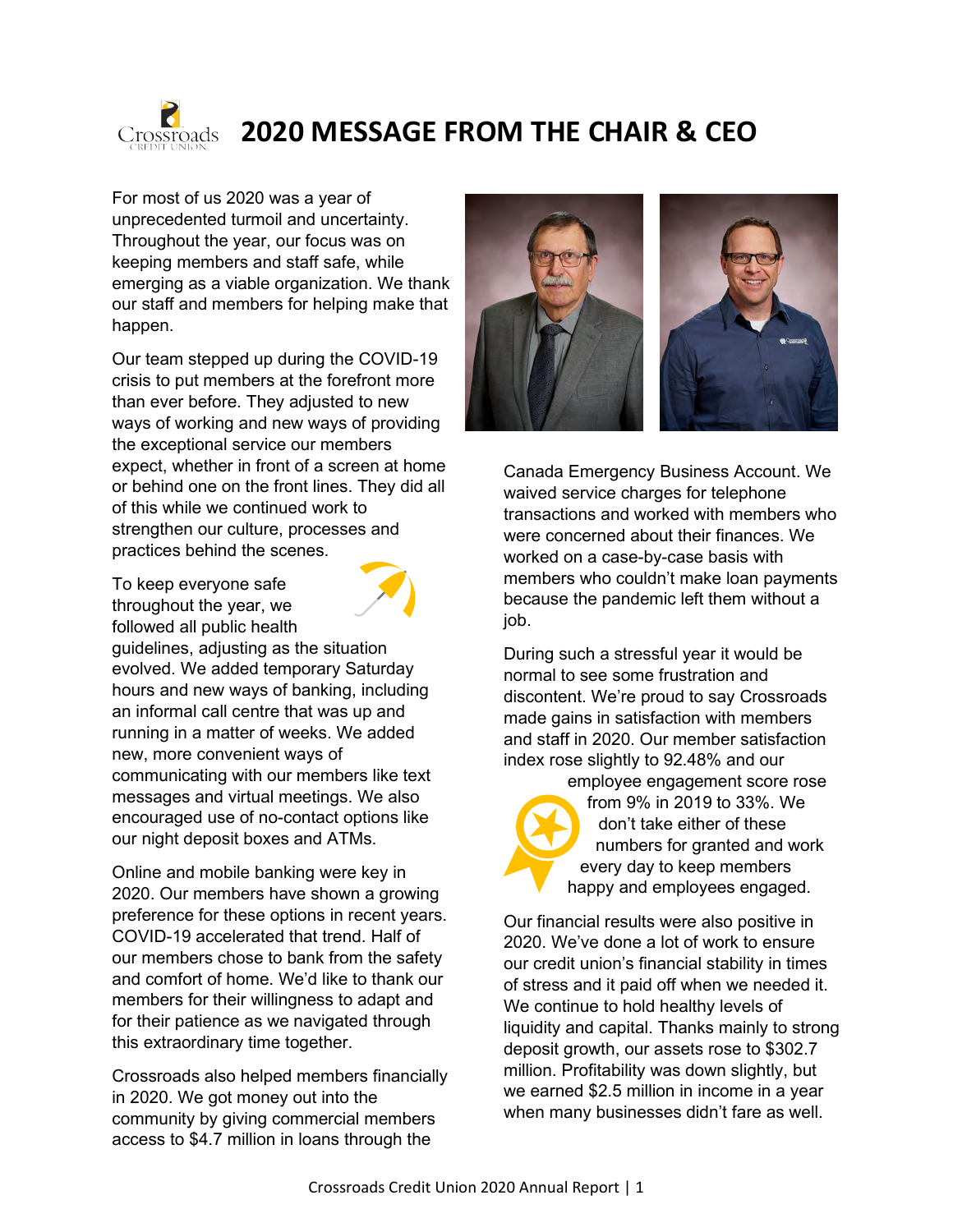At Crossroads, we put our money where our members are. We share our profits with members and invest in our communities. We gave back more than \$49,000 through sponsorships, donations and Community Investment Fund allocations.

Members voted to choose our most significant investment, \$15,000 for hall improvements at Sturgis and District Regional Park.

COVID-19 and its impacts kept our Board busy throughout the year. It also highlighted the value of the framework the credit union uses to manage risk. Risk management is integral to decision-making at Crossroads and our process evolves regularly as our industry changes. In 2020 the Board worked to strengthen our risk

appetite statement, which defines the amount and type of risk our credit union is willing to accept in pursuit of its business objectives.

The Board was relatively stable again in 2020. Ivan Peterson was re-elected in the North district. Walter Ostoforoff was reelected and Calvin Homeniuk joined the Board in the Central District. Dale Zubko was elected by acclamation in the Northern District. We said goodbye to Gary Herbert, who resigned after 36 years on the board. We wish him all the best and thank him for his years of dedication and service.

Though COVID-19 will remain a significant factor in 2021, we look forward with confidence. The last year has taught us how resilient we can be. It's shown that our credit union is wellpositioned to weather a year-long crisis that reached into every facet of society. Full recovery will take time and some things may never go back to the way they were. But we can see a light at the end of the tunnel and we look forward to the day when we can once again share a handshake and a smile.

In Co-operation,

Walter Ostoforoff, Chair Jeff Bisschop, Chief Executive Officer